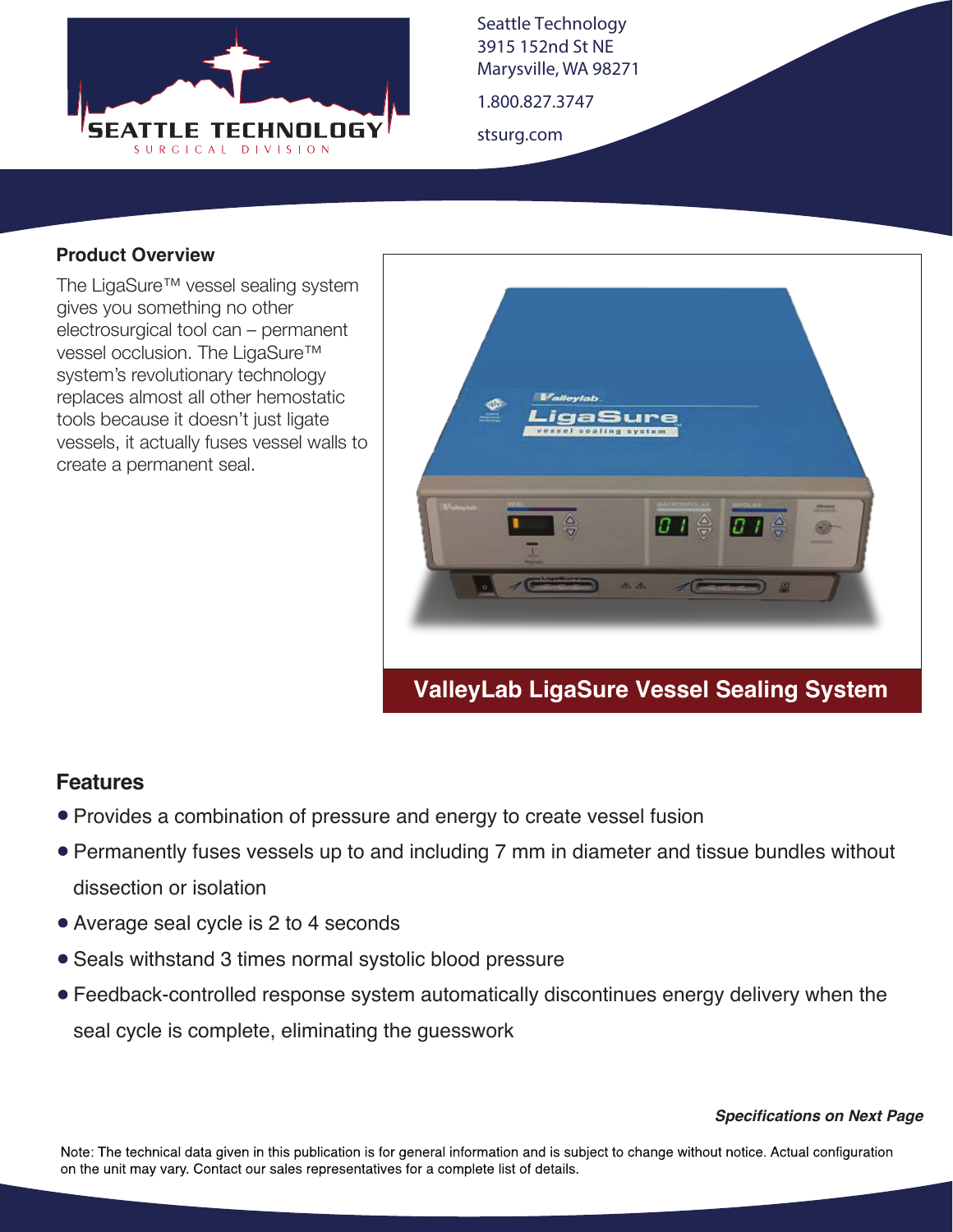

Seattle Technology 3915 152nd St NE Marysville, WA 98271

1.800.827.3747

stsurg.com

### **Specifications**

#### **Dimensions**

Height: 38.6 cm (15.2 in) Width: 40.6 cm (16.0 in) Depth: 12.7 cm (5.0 in) not including feet Weight: 5.9 Kg (13 lbs) typical

#### **General**

Output configuration: Isolated output Cooling: Natural convection Display: Two (2) digital seven-segment displays: 1.9 cm (0.75 in.) each Mounting: A Valleylab cart (UC8009) or a stable flat surface

### **Operating Parameters**

Ambient temperature range: 10° to 40° C (50° to 104° F) Relative humidity: 15% to 90%, noncondensing Atmospheric pressure: 700 to 1060 millibars Warm-up time: If transported or stored at temperatures outside the operating temperature range, allow one hour for the generator to reach room temperature before using

#### **Audio Volume**

The stated audio level is for the activation tone and alarm tone at a distance of one meter. Alarm tones meet the requirements of IEC 60601-2-2

#### **Activation Tone**

Volume (adjustable): 45 dB minimum Frequency (nominal): Seal Mode – 440 Hz; Macrobipolar Mode – 520 Hz; Bipolar Mode – 660 Hz Duration Continuous while the generator is activated; changes to one short tone when seal cycle is complete

# **Alarm Tone** Volume (not adjustable): 65 dB minimum Frequency: 985 Hz to 780 Hz; 985 Hz nominal

**Output Waveform** Macrobipolar/Bipolar 473 kHz sinusoid, 100% duty cycle Seal: 473 kHz sinusoid, pulsed

#### *Specifications Continued on Next Page*

Note: The technical data given in this publication is for general information and is subject to change without notice. Actual configuration on the unit may vary. Contact our sales representatives for a complete list of details.